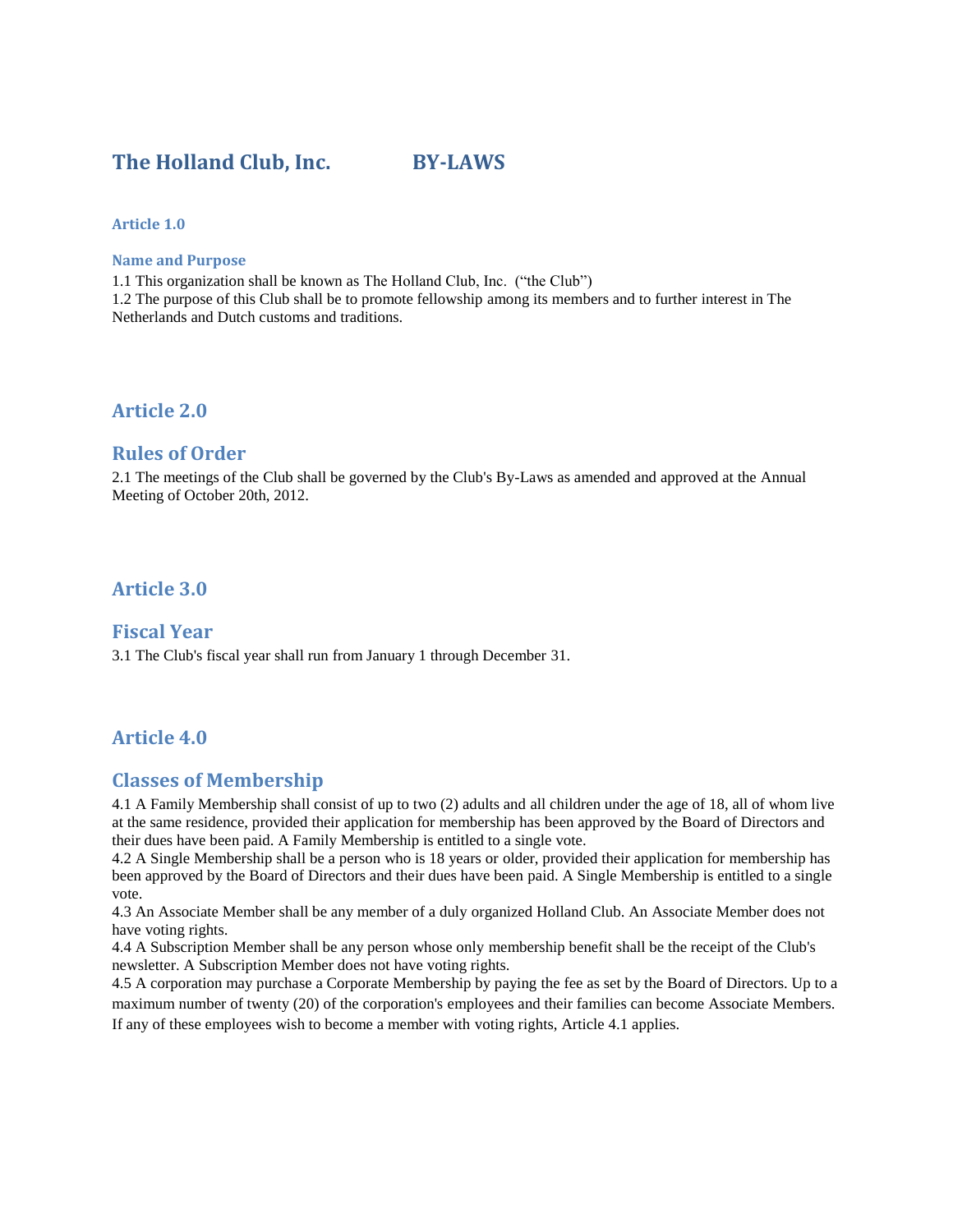# **Article 5.0**

### **Honorary President and Honorary Members**

5.1 The Board of Directors shall invite the Consul General of The Netherlands in Houston to accept the Honorary Presidency of the Club.

5.2 Any member who has rendered exceptional services to the Club may be elected to Honorary Membership. An Honorary Member shall be exempt from payment of dues.

5.3 A proposal to elect a member to Honorary Membership may be submitted to the Board of Directors in a written request, stating the reason therefore and signed by not less than five (5) members. If the Board of Directors approves the proposal it shall be submitted to the Annual Meeting or a Special General Meeting. The proposal shall be carried if it is affirmed by not less than two-thirds  $(2/3)$  of the votes cast by members entitled to vote and present at that meeting.

### **Article 6.0**

### **Nomination and Admission of New Members**

6.1 A candidate who meets the requirements as outlined in Article 4.0 may submit to the Board of Directors an application for membership. The candidate's application must include payment of the applicable registration fee and membership dues.

6.2 The Board of Directors shall determine whether a candidate is to be admitted to membership.

6.3 The Board shall notify the candidate as soon as possible whether their application for membership has been accepted.

6.4 The names of new members shall be published in the Club's newsletter.

6.5 A candidate whose application for membership has been denied shall have their registration fee and membership dues returned and shall not be proposed a second time during the same fiscal year.

# **Article 7.0**

### **Registration Fees and Dues**

7.1 The registration fee shall be set by the Board of Directors.

7.2 Membership dues shall be set by the Board of Directors. Newly admitted members shall be liable for dues with respect to the half of the current fiscal year that has not yet elapsed at the time of their admission. No new member shall pay less than one-half (1/2) of the annual membership dues.

7.3 In special cases the Board of Directors may reduce the registration fee and/or membership dues.

7.4 The Board of Directors may, from time to time, adjust the annual membership dues to meet changing requirements for funds. Such adjustments must be made prior to the beginning of a new fiscal year.

### **Article 8.0**

### **Payment of Registration Fees and Dues**

8.1 A candidate's application for membership shall not be considered unless accompanied by payment of the applicable registration fee and membership dues.

8.2 Annual dues shall be payable by January 1.

8.3 A member who fails to pay the required membership dues by

February 1 shall be deemed to be in default.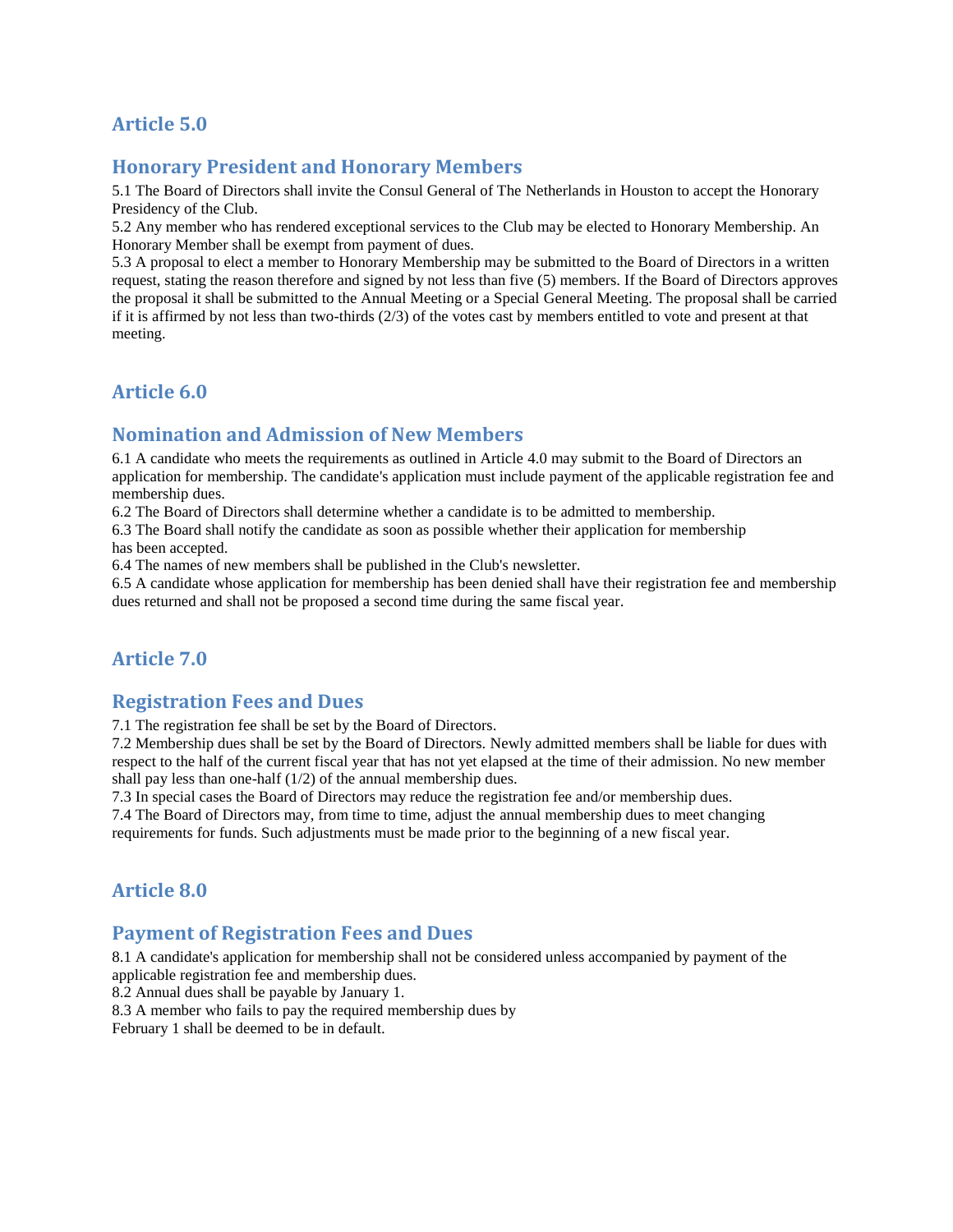## **Article 9.0**

### **Default**

9.1 If a member is deemed to be in default as described in Article

8.3, the Treasurer shall send a second notice of payment due. If payment is not received by March 1, the Treasurer shall so inform the Board of Directors, and the provision of Article 10.0 shall apply.

# **Article 10.0**

# **Suspension, Voluntary and Involuntary Termination of Membership**

10.1 Failure of a member to pay his/her indebtedness to the Club by the date indicated in Article 9.1 will cause automatic termination of membership.

10.2 A member who acts in disregard of the obligations imposed by these By-Laws or any rules of the Club, or who damages the name or the interest of the Club by his/her actions may be suspended for a definite period or expelled from the Club. After the member has been given an opportunity to be heard, a decision to suspend said member may be made in any meeting of the Board of Directors at which a quorum is present. A decision to expel a member shall not be made except by a two-thirds (2/3) majority of the votes at the meeting of the Board of Directors at which a quorum is present.

10.3 The Board of Directors' decision to maintain, suspend or expel a member shall be communicated by letter to the member concerned, stating the reasons for the Board of Directors' action.

10.4 All rights and privileges of a suspended or expelled member shall cease from the date of the Board of Directors' letter.

10.5 Any dues paid by the suspended or expelled member shall be forfeited.

10.6 The Board of Directors' decision to suspend a member may be rescinded, or if the circumstances that led to the suspension continue, may be extended for a definite period. A suspended member may be expelled by a two-thirds (2/3) majority of the votes at a Board of Directors meeting at which a quorum is present.

10.7 A member who desires to terminate his/her membership shall tender his/her resignation in writing/email, addressed to the President, Treasurer or Secretary.

# **Article 11.0**

### **Admission of Members, Associate Members and Guests to Club Functions**

11.1 The Board of Directors may adopt rules governing the admission of members, associate members and guests to Club functions.

11.2 A member who brings a guest to a Club function or who introduces a non-member shall be responsible for the behavior and the debts to the Club of the person sponsored.

11.3 A single member is allowed to bring one (1) guest at the membership admission fee if said single member has paid the Family Membership dues.

11.4 Members and associate members shall be charged the same admission fees.

11.5 In special cases the Board of Directors may waive admission fees.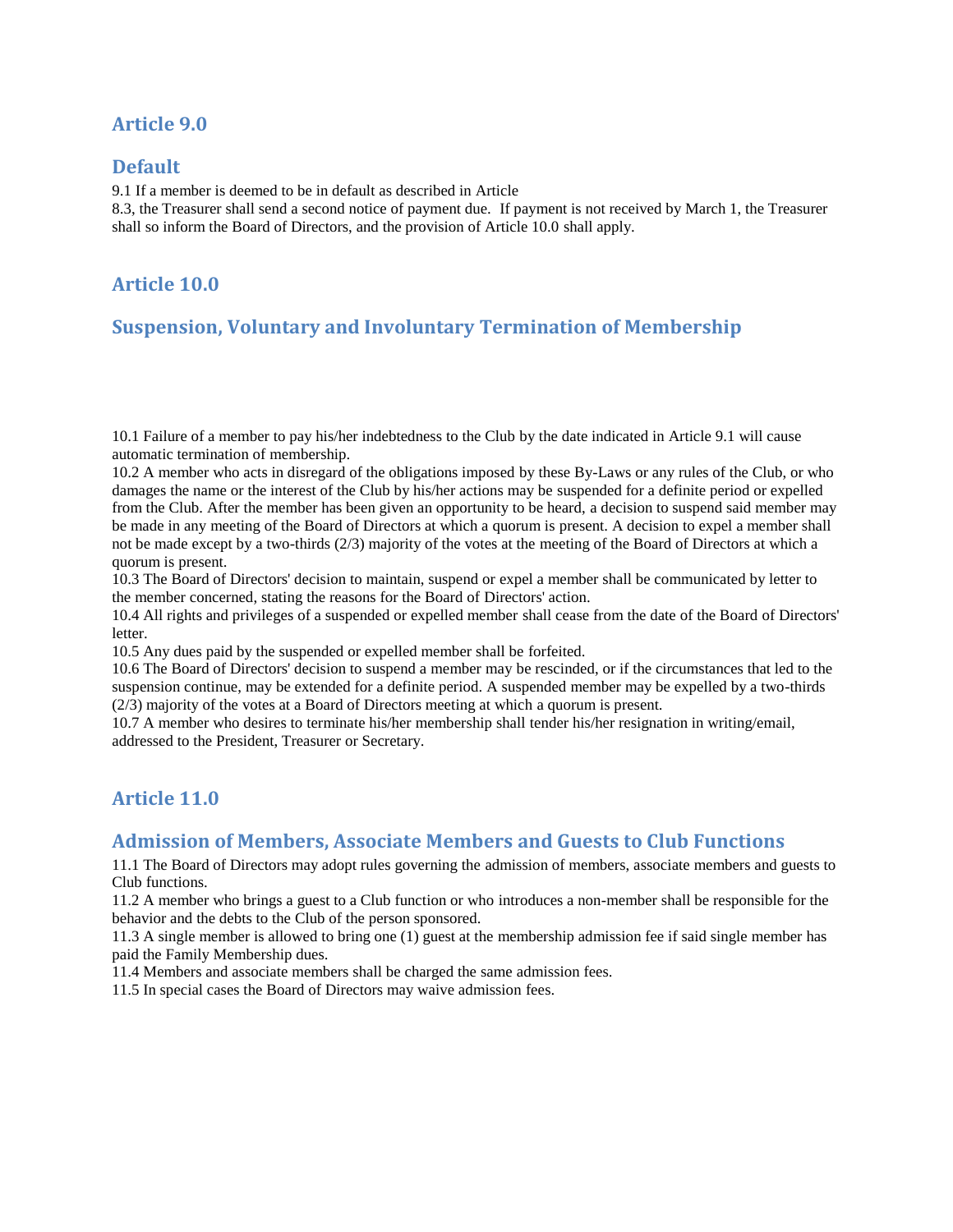## **Article 12.0**

### **The Board of Directors**

12.1 The Board of Directors shall have general charge of the affairs, funds and property of the Club and see to it that the By-Laws and rules of the Club are complied with.

12.2 The Board of Directors may appoint committees and prescribe rules for such committees.

12.3 Decisions of the Board of Directors may be overridden by a two-thirds (2/3) majority of the votes cast during Annual or Special General Meetings unless these decisions are irrevocable.

### **Article 13.0**

### **Composition and Election of the Board of Directors**

13.1 The term of office shall be one (1) year.

13.2 There shall be a Board of Directors of a minimum of three (3) and a maximum of ten (10) members who shall be "Directors" under the terms of the Certificate of Incorporation. The Board of Directors can consist of one (1) President, one (1) Vice President, one (1) Corresponding Secretary, one (1) Recording Secretary, one (1)Treasurer, one (1) Parliamentarian, (1) Newsletter Editor and three (3) other Directors. When the Board consists of the minimum of three (3) members, there shall be one President, one Treasurer and one Secretary/Editor. 13.3 No member shall serve as President or Vice President for more than three (3) consecutive years. 13.4 Any vacancy on the Board of Directors occurring before the next Annual Meeting may be filled by a Club member appointed by the Board of Directors. This appointed Board member shall serve until such time as said Board member is either reelected to the Board of Directors or replaced by election of the membership at the Annual Meeting.

### **Article 14.0**

### **Board Meetings**

14.1 The Board of Directors shall meet whenever the President deems it necessary. The meetings shall be held at a location decided by the President. In the absence of the President, the Vice President or Secretary may call the meeting and decide its location.

14.2 The President, Vice President or Secretary shall convene a meeting within two (2) weeks after receiving a written request to that effect from two (2) Board members.

14.3 2/3 of the members of the Board of Directors shall constitute a quorum.

14.4 All meetings of the Board of Directors shall be open to the membership of the Club. Voting and the offering and seconding of motions shall be restricted to Directors.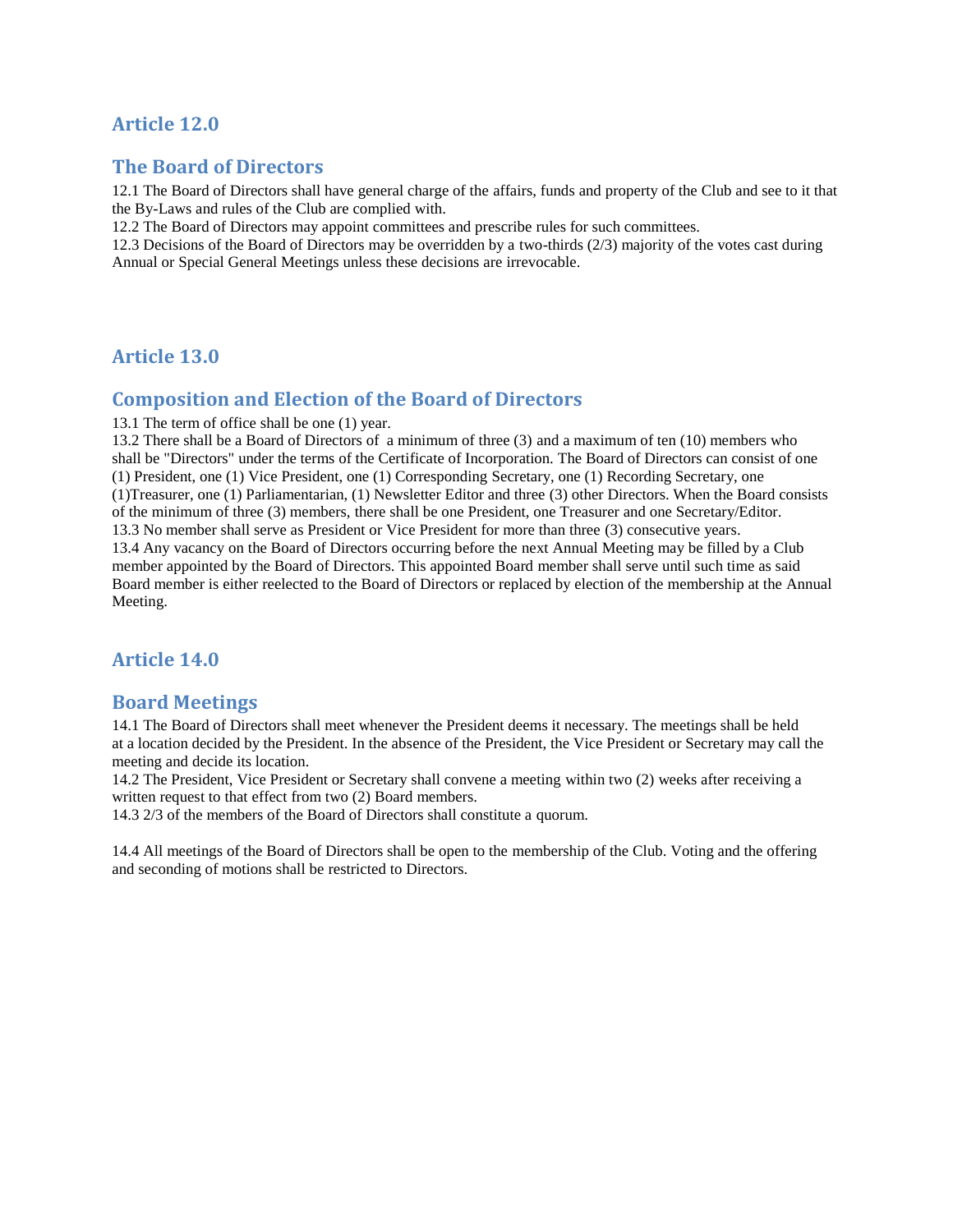# **Article 15.0**

### **The President**

15.1 The President shall represent the Club in all matters. The President shall preside at the meetings of the Board of Directors, at Annual Meetings and at other meetings of the membership.

15.2 In the absence of the President, a Board member designated by the Board of Directors shall perform the President's duties.

15.3 The President is a member Ex Officio of all committees.

15.4 Decisions of the President may be overridden by the Board of Directors by a two-thirds (2/3) majority of the votes during regular or special Board meetings unless these decisions are irrevocable.

### **Article 16.0**

#### **Records**

16.1 The President shall ensure that minutes of Board meetings, of the Annual Meeting and of Special General Meetings are kept.

16.2 The President shall direct that a complete record of the Club's properties will be maintained.

16.3 At the Annual Meeting the written minutes from the preceding year's Annual Meeting will be presented.

### **Article 17.0**

### **Correspondence**

17.1 The Corresponding Secretary shall attend to the correspondence of the Club and keep copies of all correspondence on file and accessible to the Club at all times.

17.2 In the absence of the Corresponding Secretary another Board member shall handle the Corresponding Secretary's duties.

### **Article 18.0**

#### **The Treasurer**

18.1 The Treasurer is charged with the management of the Club's finances, though ultimate responsibility remains with the Board of Directors. The Treasurer shall record the revenues and expenses of the Club, sign the checks drawn on the Club's bank accounts, maintain the Club's petty cash account and handle other financial matters as instructed by the Board of Directors. All checks drawn on the Club's account in excess of \$500 must be co-signed by the President or another board member as designated by the President.

18.2 Prior to the beginning of the fiscal year, the Treasurer shall notify the Membership that their annual membership dues are due.

18.3 The Treasurer shall supply the Board of Directors with such financial statements as the Board may request. 18.4 The Treasurer shall present a written financial report to the Membership at the Annual Meeting.

18.5 The Treasurer shall prepare a financial report for the previous fiscal year to be published in February. If the previous year's Treasurer was not reelected, this report shall be made in collaboration with the past Treasurer and the newly elected Treasurer.

18.6 At the end of the fiscal year the incumbent Treasurer shall prepare the necessary tax statements and mail these to the taxing authority. If the incumbent Treasurer was not reelected at the Annual Meeting, the incumbent Treasurer shall prepare the tax statements with the aid of the newly elected Treasurer.

18.7 In the absence of the Treasurer, another Board member shall execute the Treasurer's duties.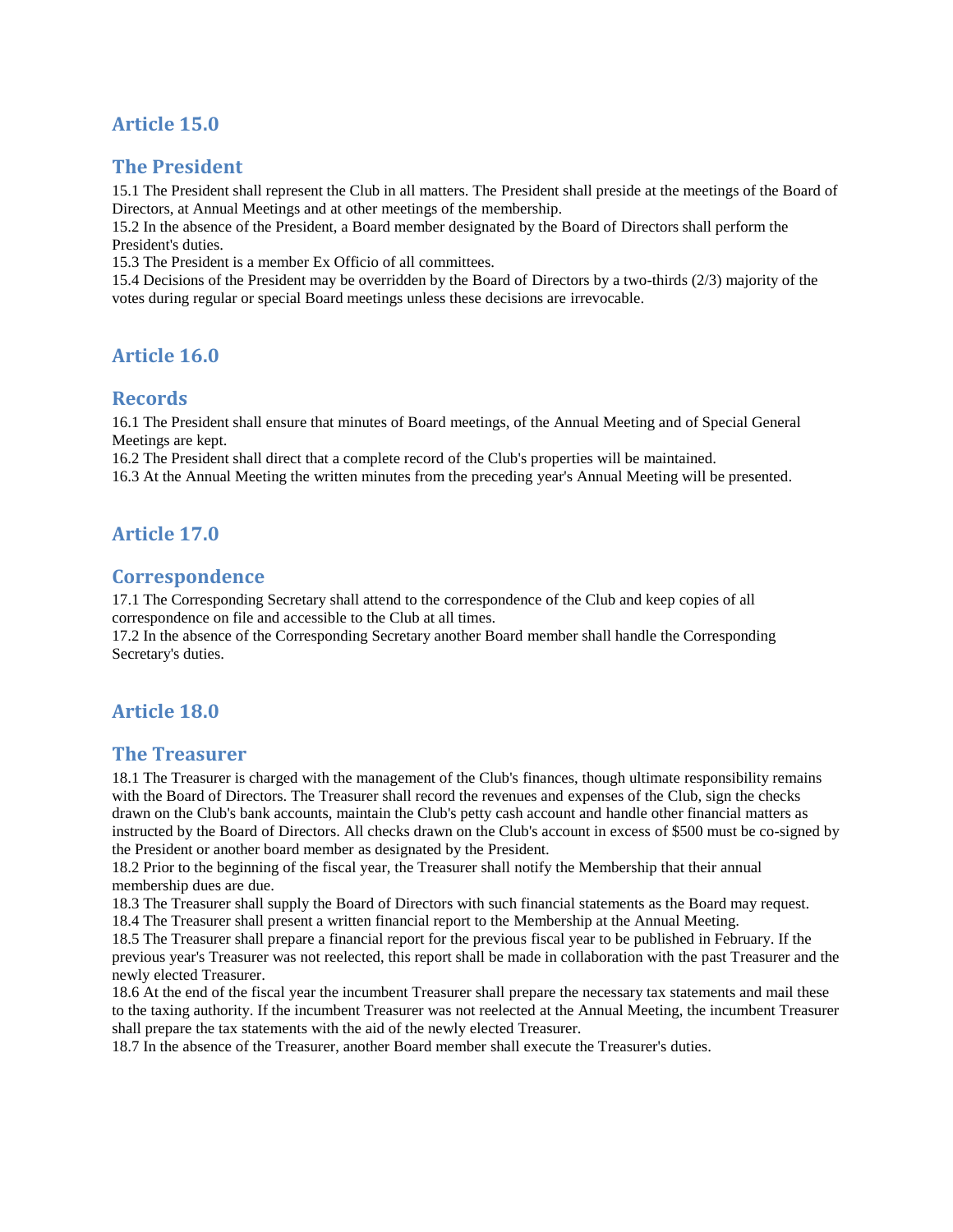# **Article 19.0**

### **The Parliamentarian**

19.1 The Parliamentarian shall become thoroughly familiar with the Articles of Incorporation, the Club's By-Laws and Robert's Rules of Order, Revised, and shall have a copy of each available at all Board meetings and at all meetings of the membership.

19.2 The Parliamentarian shall advise the presiding officer as directed by that officer or as requested by a member on matters of procedure in meetings of the Club.

19.3 The Parliamentarian shall be responsible for insuring that any action that would constitute a violation of the Articles of Incorporation or of the Club's By-Laws is immediately brought to the attention of the presiding officer. 19.4 In the absence of the Parliamentarian, another Board member shall execute the Parliamentarian's duties.

### **Article 20.0**

### **The Editor**

20.1 The Editor shall prepare newsletters and issue these to all members of the Club and any other persons or organizations as instructed by the President or Board of Directors.

20.2 The Editor shall be responsible for issuing all notices of Annual or Special General Meetings of the Membership and any special notices as directed by the President or Board of Directors.

20.3 The Editor shall be responsible for making available a copy of the Annual Membership List to all members at least once a year or as directed by the Board of Directors.

20.4 The Editor shall be responsible for making available the Annual Membership List and the Club's By-Laws to all new members.

20.5 The Editor shall maintain a file of the publications for a period of five (5) years.

### **Article 21.0**

### **Nominating Committee**

21.1 If the Board of Directors decides to appoint a Nominating Committee, it will do so not less than three (3) months before the date set for the Annual Meeting.

21.2 The Nominating Committee shall consist of as many members as deemed necessary by the Board of Directors. One (1) of the members of the Nominating Committee shall be elected Chairman by the committee members. 21.3 Only those who have been members of the Club for at least six (6) months shall be eligible to be appointed to the Nominating Committee.

### **Article 22.0**

### **Duties of the Nominating Committee**

22.1 To prepare for the Annual Meeting the Nominating Committee shall submit to the Board of Directors a list of candidates for all Board positions. This list of candidates shall be presented to the Board of Directors not less than one month prior to the Annual Meeting, and shall be presented to the Membership in the monthly newsletter prior to the Annual Meeting.

22.2 The Nominating Committee shall invite the retiring President to accept the nomination as one of the Directors on the Board.

22.3 After presenting the list of candidates for Board positions to the Membership at the Annual Meeting the Nominating Committee shall accept write-in candidates and nominations from the floor.

22.4 After all votes for Board positions have been cast at the Annual Meeting the Nominating Committee shall check and tabulate the votes.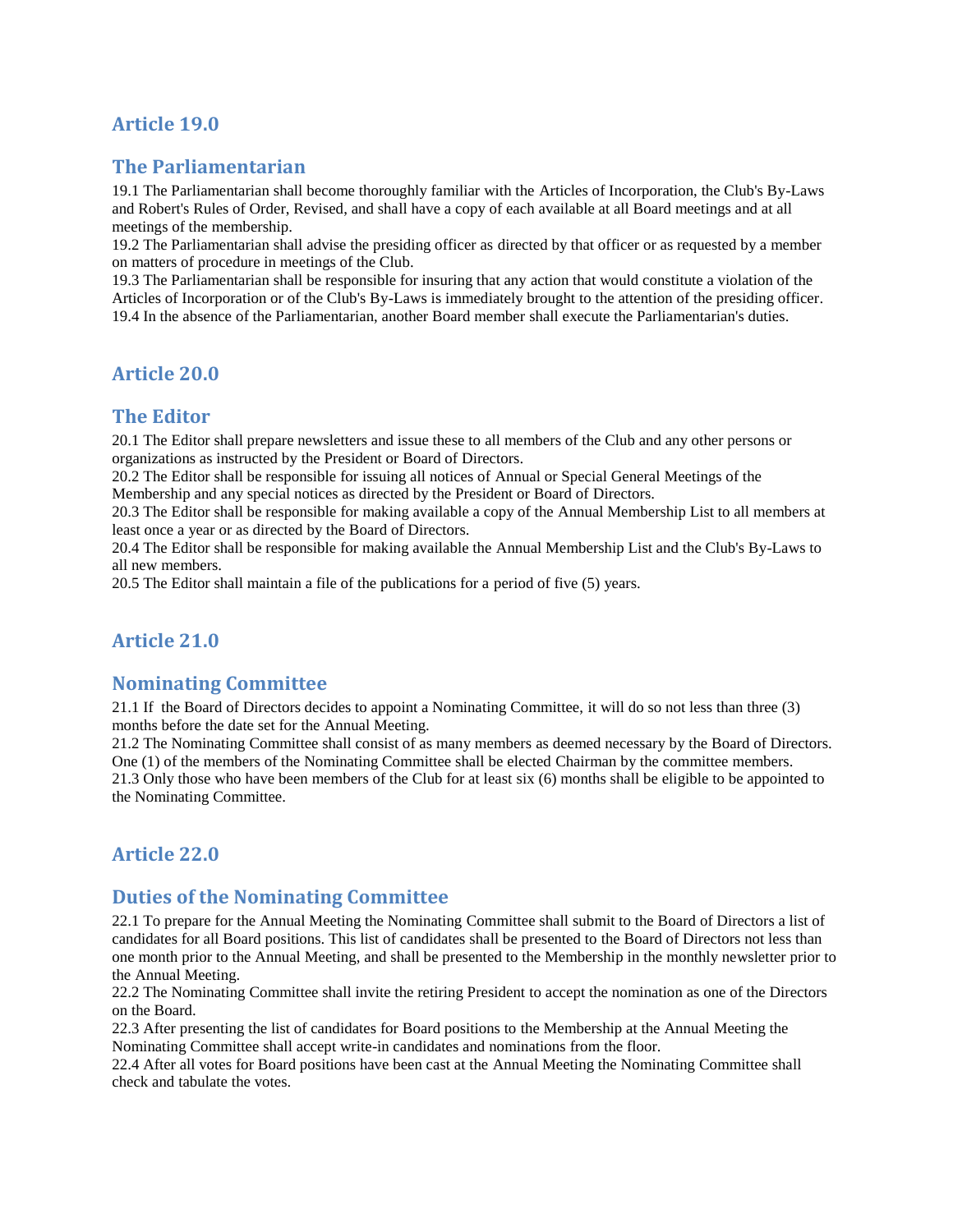### **Article 23.0**

### **Financial Review**

23.1 A Committee of two non-board members shall review the Club's accounts after the closing of the fiscal year. The report of this review shall be published in the newsletter and shall be in conjunction with the annual Financial Report.

### **Article 24.0**

#### **Annual Meeting**

24.1 The Annual Meeting shall take place prior to the end of the fiscal year. During the Annual Meeting the Membership shall be presented with the minutes from the preceding Annual Meeting, the Treasurer's report, and any other reports deemed necessary by the Board of Directors.

24.2 The Board of Directors for the next fiscal year shall be elected by the Membership at the Annual Meeting. The newly elected Board members shall begin their term of office on January 1 following the election.

24.3 One-tenth (1/10) of the total number of members shall constitute a quorum. The Board of Directors may invite Associate members and non-members or guests to attend the Annual Meeting, but these persons have no voting rights.

### **Article 25.0**

### **Special General Meeting**

25.1 The Board of Directors may call a Special General Meeting when needed.

25.2 The Board of Directors may be petitioned by the Membership to hold a Special General Meeting. The petition must be written, it must state the purpose of the Special General Meeting and it must be signed by at least ten (10) members in good standing. The Board of Directors shall schedule a meeting to be held within four (4) weeks of receipt of a legitimate petition.

25.3 A copy of the petition and an agenda for the Special General Meeting, together with an explanatory statement, shall be mailed to all members not less than fourteen (14) days prior to the date of the meeting.

25.4 Only those items listed on the agenda shall be discussed at the Special General Meeting.

25.5 One-tenth (1/10) of the total number of members shall constitute a quorum. The Board of Directors may invite Associate members, non-members and guests to attend, but these persons have no voting rights.

### **Article 26.0**

#### **Notification of Meetings and Minutes of Meetings**

26.1 Unless otherwise provided for in the By-Laws, a notice of all Board meetings and Membership meetings shall either be mailed to the Membership or published in the newsletter. This notice shall be made not less than eight (8) days prior to the scheduled date of the meeting. The notice shall include an agenda for the meeting. 26.2 An abstract of all Board meetings and Membership meetings shall either be mailed to the Membership or published in the issue of the newsletter immediately following the meeting.